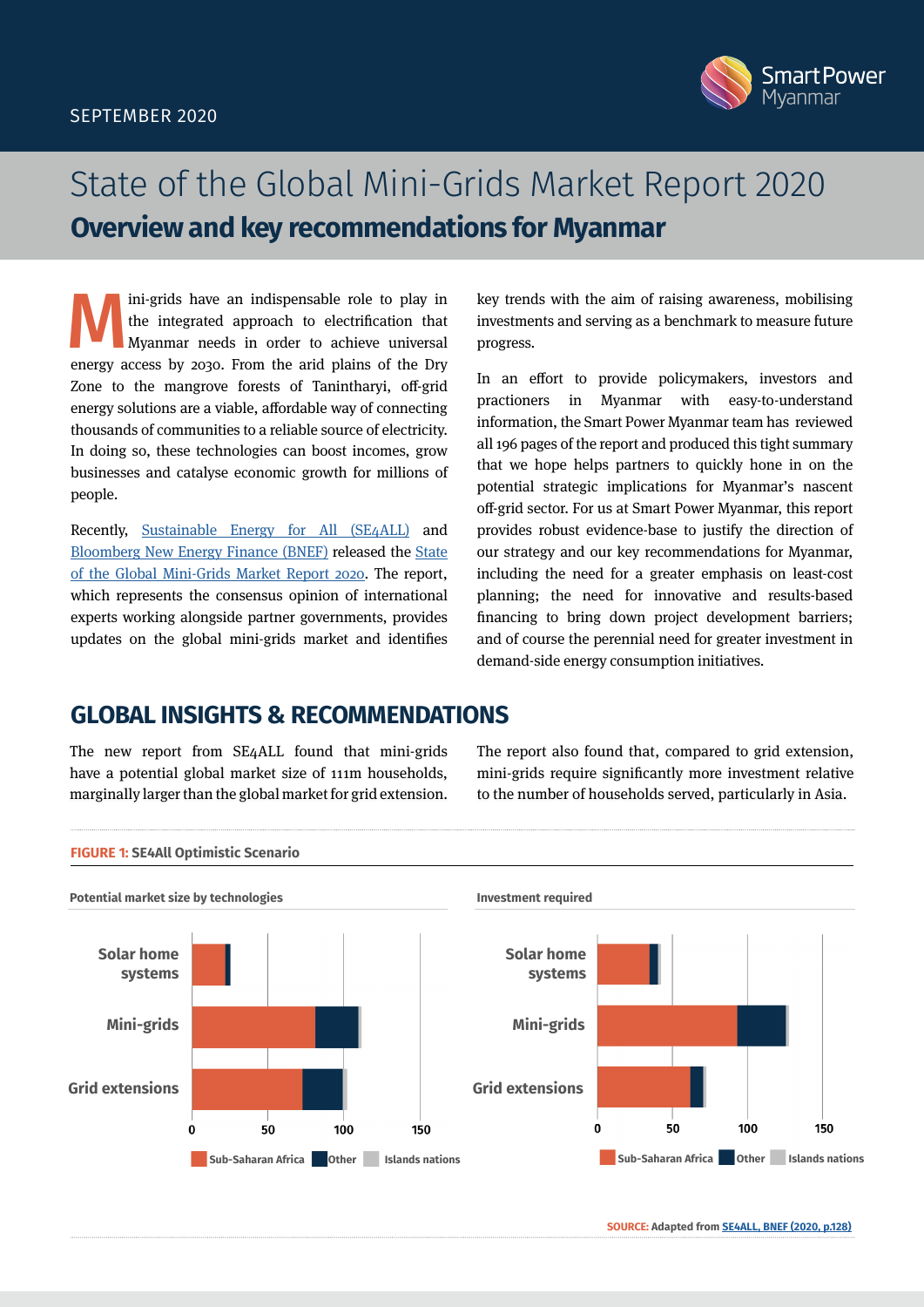SE4ALL's projections differ from the findings of the International Energy Agency's (IEA) 2017 Energy Access Outlook, which projected both a significantly larger global market for mini-grids and other off-grid solutions and a lower cost of deployment. SE4ALL's findings suggest a path to universal electrification that is more dependent on grid extension.

In general, solar photovoltaic (PV) and advanced energy storage provides the least cost option for both new grid-connected generation capacity and mini-grid development. The levelised cost of energy (LCOE) for hybrid solar mini-grids ranged from \$0.49–0.68 USD/kWh operating in isolated areas and serving both households and productive use customers in six countries studied.

#### **FIGURE 2: IEA Optimistic Scenario**



The global market for mini-grids is not growing as fast as was widely expected, with less than 200 built worldwide between 2018-2019, representing a slow-down in

**FIGURE 3: Growth in mini-grid deployment and investment**



development. Driving this slowdown has been a relatively flat environment for financing, with significant bottlenecks for disbursement of funds once they have been approved.



### **SOURCE: Adapted from [SE4ALL, BNEF \(2020, p.47 & p.87\)](https://www.seforall.org/system/files/2020-06/MGP-2020-SEforALL.pdf)**

Productive use remains key to improving the economics of both on-grid and off-grid energy projects, reducing the LCOE by 39-50%. Developers need to select sites with higher productive use potential (which should be encouraged by subsidy programs), offer appliance financing (or partner with third parties who can), or even develop anchor load businesses themselves, which has been called the 'KeyMaker model.' Dynamic tariffs (different pricing for time of day or type of customer) have also proven useful for incentivising day-time productive use, and could be an important tool, but often require regulatory changes.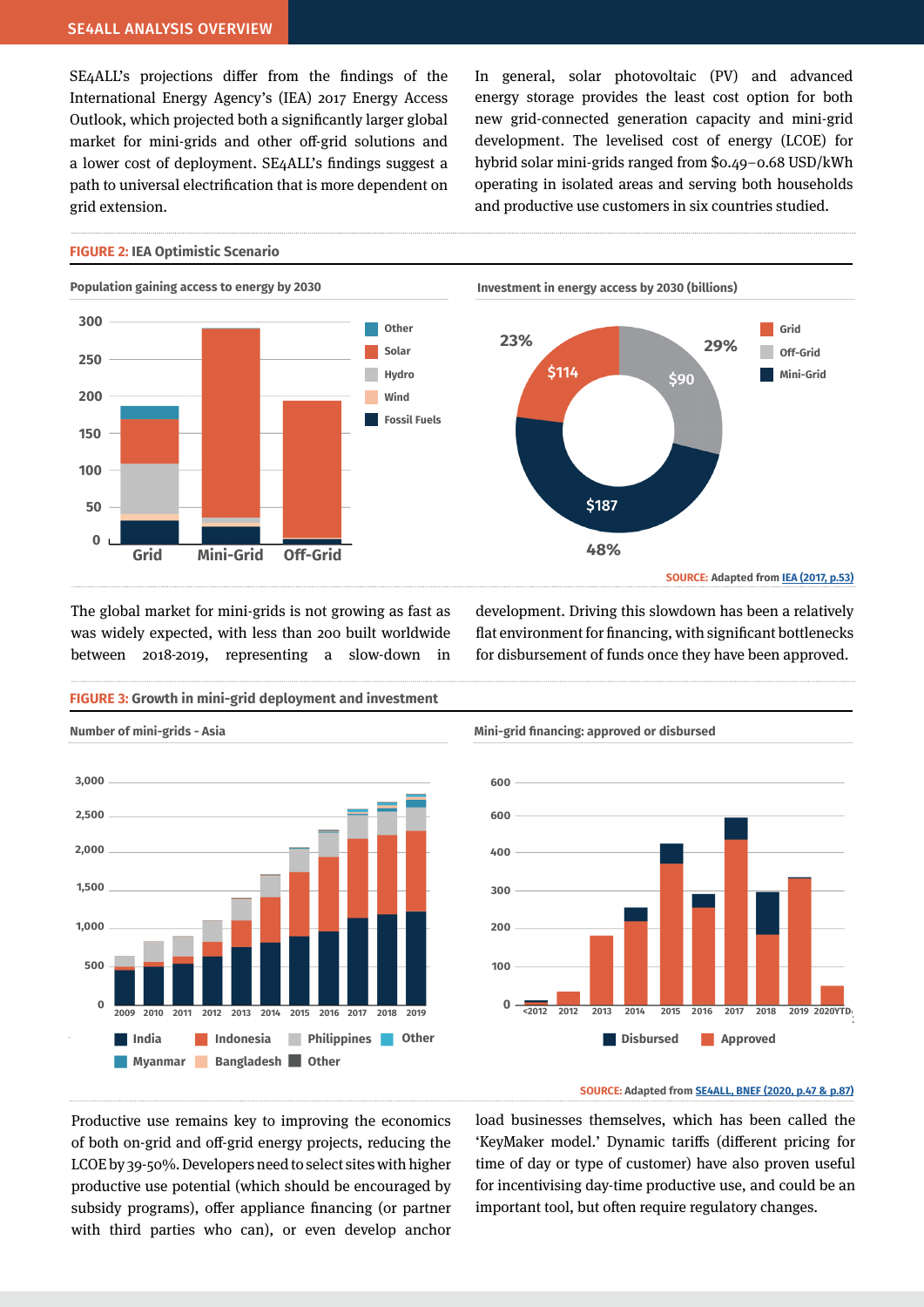### **FIGURE 4: Levelised cost of energy (LCOE) of mini-grids**



**SOURCE: Adapted from [SE4ALL, BNEF \(2020, p.107\)](https://www.seforall.org/system/files/2020-06/MGP-2020-SEforALL.pdf)**

The vast majority of people who have gained access to energy have done so through a grid connection. While the market potential for mini-grids suggests that over half of the those who will gain access to energy could be served by mini-grid technology, without greater investment and

# **IMPLICATIONS FOR MYANMAR**

While overall the report paints a brighter picture for grid extension versus mini-grid development, the economics differ from one country to another. For Myanmar, the combination of relatively low household energy consumption and extremely low tariffs reduces the economic viability of mini-grid development when compared to other countries.

These country-specific factors may help to explain why, despite having significantly increased energy access in recent years, Myanmar continues to make slower progress towards achieving universal electrification than other adoption of the recommendations needed to create a stronger enabling environment, grid extension will be the only way to meaningfully reduce the number of households who lack access to energy.

countries in Asia. It is also worth noting that the quality of increased energy access in Myanmar has mostly been poor – customers either have limited power supply or routinely experience reliability issues ranging from load shedding to voltage instability. These issues stem from the fact that recent electrification efforts in Myanmar have largely consisted of grid extension and the proliferation of solar home systems and solar lanterns. The national grid is Myanmar can be unreliable and, whilst solar home systems and solar lanterns are an important tool for serving remote areas, they do not provide opportunities for productive use.

| <b>Country</b><br>(Year of project) | <b>Cost of grid extension</b><br>per household (USD) | <b>Average household</b><br>consumption<br>(kWh/year) | <b>Residential retail tariff in</b><br>2016<br>(USD/kWh) | Time for revenue to<br>exceed grid extension<br>cost (years) |
|-------------------------------------|------------------------------------------------------|-------------------------------------------------------|----------------------------------------------------------|--------------------------------------------------------------|
| Myanmar (2014)                      | 500                                                  | 729                                                   | 0.028                                                    | 24                                                           |
| Kenya (2014)                        | 1.047                                                | 380                                                   | 0.126                                                    | 22                                                           |
| Mozambique (2017)                   | 690                                                  | 767                                                   | 0.065                                                    | 14                                                           |
| Rwanda (2011)                       | 840                                                  | 468                                                   | 0.241                                                    |                                                              |
| Botswana (2011)                     | 615                                                  | 2.201                                                 | 0.070                                                    |                                                              |
| Peru (2005)                         | 710                                                  | 1.589                                                 | 0.138                                                    | $\overline{ }$                                               |
|                                     |                                                      |                                                       |                                                          | .                                                            |

### **FIGURE 5: Grid extension fundamentals**

**SOURCE: Adapted from [SE4ALL, BNEF \(2020, p.3](https://www.seforall.org/system/files/2020-06/MGP-2020-SEforALL.pdf)5)**